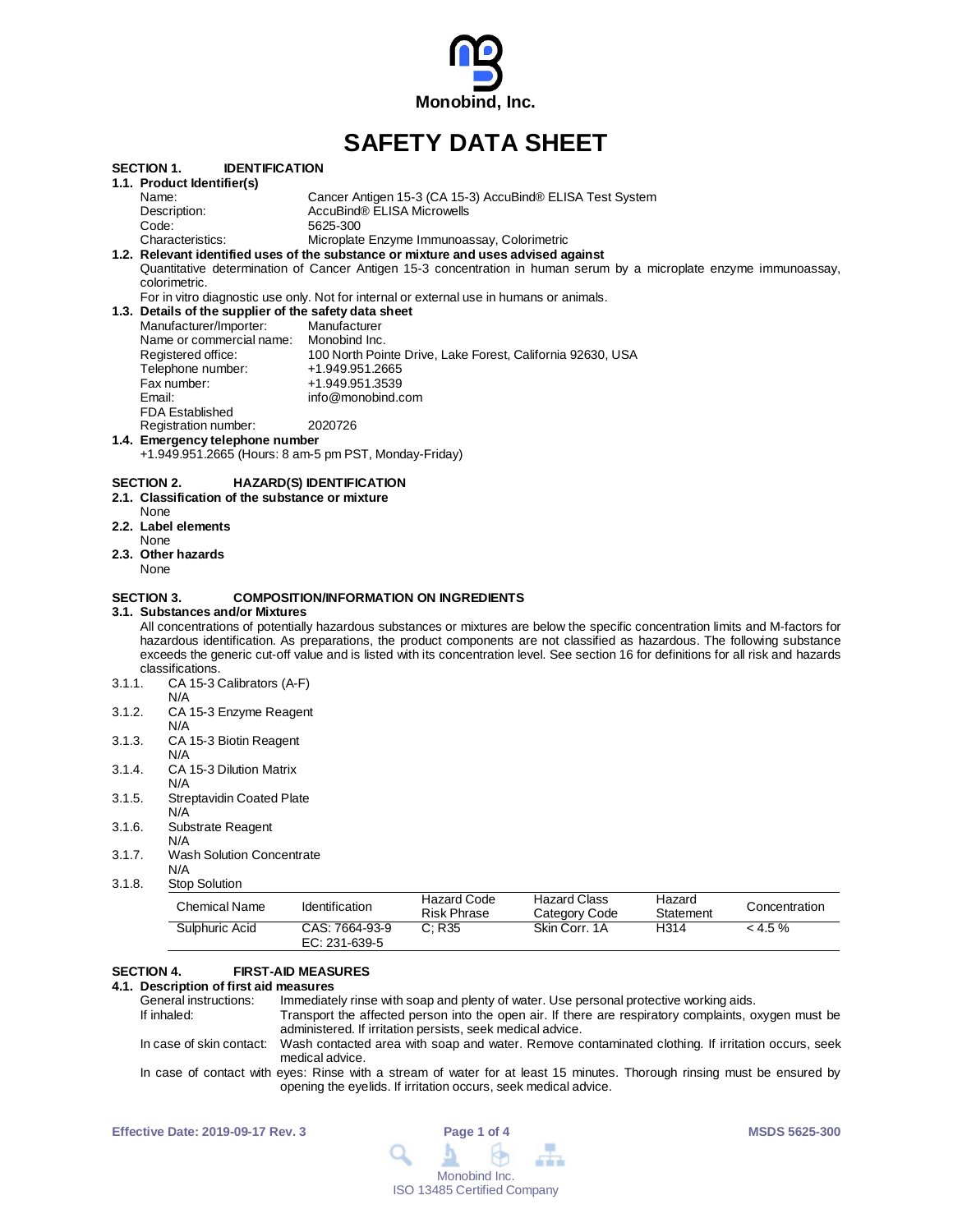If ingested: Do NOT induce vomiting. If conscious, rinse the mouth and administer a large amount of water to dilute the substance. In the case of unconsciousness, never administer anything orally. If irritation occurs, seek medical advice.

# **4.2. Most important symptoms and effects, both acute and delayed**

#### No data available

**4.3. Indication of any immediate medical attention and special treatment needed** No data available

### **SECTION 5. FIRE-FIGHTING MEASURES**

# **5.1. Extinguishing media**

- Carbon dioxide, dry powder, foam, water
- **5.2. Special hazards arising from the substance or mixture**

#### None **5.3. Advice for firefighters**

Wear appropriate personal protective equipment and clothing. Wear self-contained breathing apparatus, if necessary.

### **SECTION 6. ACCIDENTAL RELEASE MEASURES**

**6.1. Personal precautions, protective equipment and emergency procedures**

# Avoid contact with skin and eyes. Wear suitable personal protective clothing.

# **6.2. Environmental precautions**

Avoid penetration into sewerage systems, surface and ground water. Avoid soil pollution.

# **6.3. Methods and material for containment and cleaning up**

Cover with suitable absorbing material. After removing the substance, rinse the spot of spilling thoroughly with water and soap. Dispose of waste according to all federal, state, and local regulations.

# **6.4. Reference to other sections**

See Section 8 for personal protective equipment. See Section 13 for appropriate disposal methods.

### **SECTION 7. HANDLING AND STORAGE**

#### **7.1. Precautions for safe handling**

Avoid spills. Avoid contact with skin, eyes and clothing. Use suitable protective means to work with the substance. Use in a well-ventilated area. Follow good manufacturing practices when using product. Do not drink, smoke, or eat in work areas.

# **7.2. Conditions for safe storage, including any incompatibilities**

# 7.2.1. Kit and unopened components:

Store at temperatures between  $+ 2$  and  $+ 8$  °C in a dry and dark place until expiration date.

7.2.1. Opened components:

Opened reagents are stable for sixty (60) days when stored at 2-8 °C.

7.2.2. For prepared reagents (see product insert):

Diluted wash buffer should be stored at room temperature (2-30 °C) for up to 60 days.

Working substrate solution should be stored at 2-8 °C and is stable for one (1) year.

### **7.3. Specific end uses**

Product procedure should be performed by a skilled individual or trained professional for in vitro diagnostic use only.

# **SECTION 8. EXPOSURE CONTROL/PERSONAL PROTECTION**

# **8.1. Control parameters**

No substances with occupational exposure limits.

# **8.2. Exposure controls**

- 8.2.1. Eye/face protection: Safety glasses or goggles with side shields recommended<br>8.2.2. Skin protection: Compatible protective gloves recommended. Wash han
- Compatible protective gloves recommended. Wash hands after properly removing and disposing of gloves. Other skin protection: Laboratory coats are recommended.
- 8.2.3. Respiratory protection: No respiratory protection is required. Use product in rooms enabling good ventilation. If local exhaustion is necessary, general (forced) exhaustion is recommended.
- 8.2.4. Thermal hazards:

## **SECTION 9. PHYSICAL AND CHEMICAL PROPERTIES**

# **9.1. Information on basic physical and chemical properties**

# Appearance:

Physical state (at 20 °C)<br>Liquid: Cali Calibrators, Enzyme Reagent, Biotin Reagent, Dilution Matrix, Wash Solution Concentrate, Substrate Solutions, Stop Solution Solid: Microtiter strips Colour

|        | Straw:           | Calibrators                            |
|--------|------------------|----------------------------------------|
|        | Yellow:          | Enzyme Reagent                         |
|        | Green:           | <b>Biotin Reagent</b>                  |
|        | Clear:           | Stop, Substrate, Wash, Dilution Matrix |
| 9.1.2. | Odour:           | <b>Odourless</b>                       |
| 9.1.3. | Odour threshold: | Not applicable                         |
| 9.1.4. | pH value:        | Stop solution: $<$ 3                   |
|        |                  | Calibrators: $7.4 \pm 0.2$             |

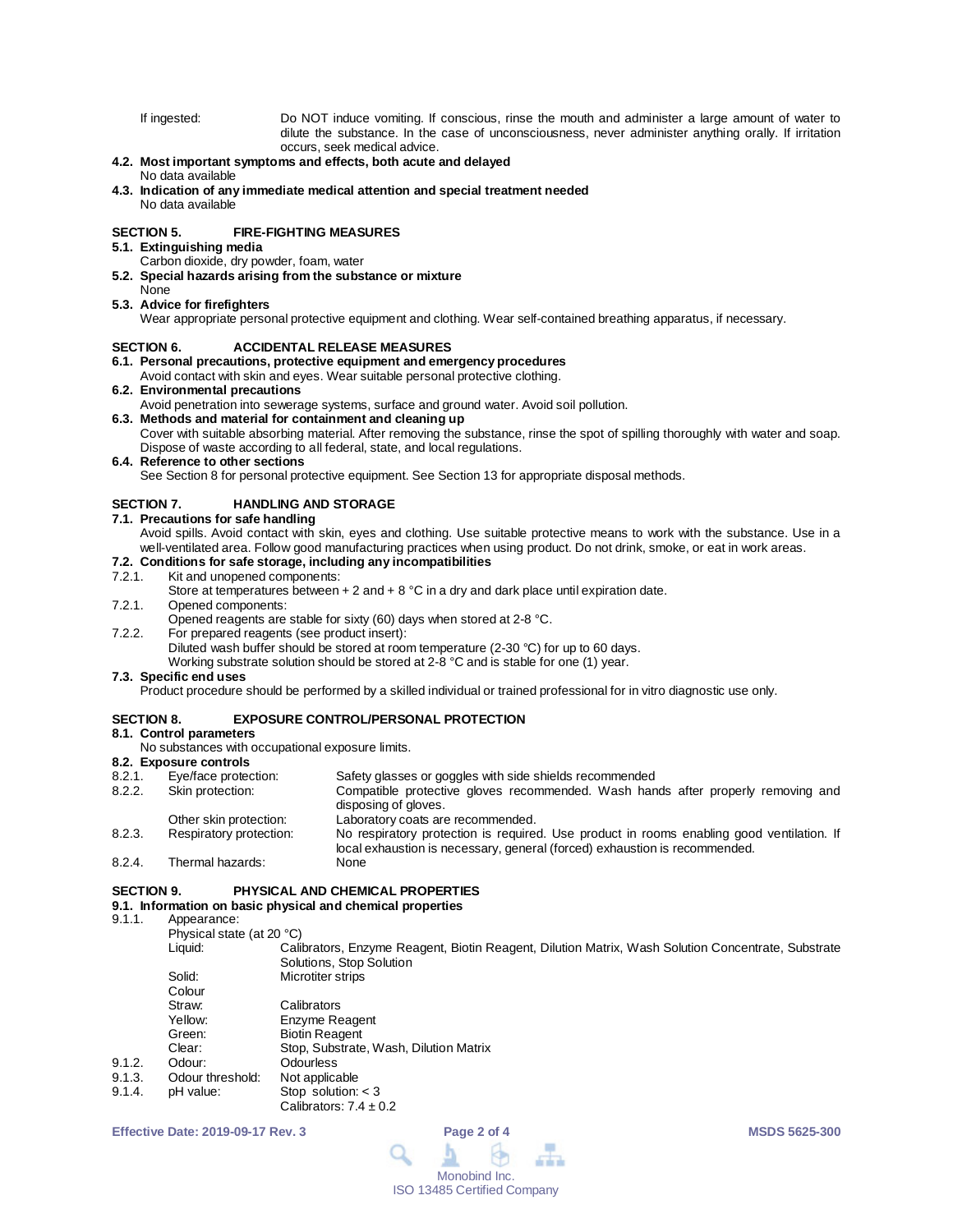| Biotin: $7.3 \pm 0.2$                                                                                                                                                                                                                               | Enzyme: $7.3 \pm 0.2$<br>Microtiter strips: $7.5 \pm 0.2$<br>Wash Solution Concentrate: $8.8 \pm 0.2$                                                                                                                                                                               |
|-----------------------------------------------------------------------------------------------------------------------------------------------------------------------------------------------------------------------------------------------------|-------------------------------------------------------------------------------------------------------------------------------------------------------------------------------------------------------------------------------------------------------------------------------------|
| Melting point/freezing point: Not determined<br>9.1.5.<br>Initial boiling point/ boiling range:<br>9.1.6.<br>9.1.7.<br>Flash point:<br>Not applicable<br>9.1.8.<br>Evaporation rate:<br>Not determined                                              | Substrate Reagent: $3.2 \pm 0.2$<br>Not determined                                                                                                                                                                                                                                  |
| Flammability (solid, gas):<br>9.1.9.<br>9.1.10.<br>Upper/lower flammability or explosive limits:<br>9.1.11.<br>Vapour pressure:<br>Not determined<br>9.1.12.<br>Vapour density:<br>Not determined<br>Relative density:<br>9.1.13.<br>Not determined | Not flammable<br>Not applicable                                                                                                                                                                                                                                                     |
| Solubility:<br>9.1.14.<br>Water soluble<br>Partition coefficient: n-octanol/water:<br>9.1.15.                                                                                                                                                       | Not determined                                                                                                                                                                                                                                                                      |
| Auto-ignition temperature:<br>9.1.16.<br>Decomposition temperature: Not determined<br>9.1.17.<br>9.1.18.<br>Viscosity:                                                                                                                              | Not applicable<br>Not determined                                                                                                                                                                                                                                                    |
| Explosive properties:<br>9.1.19.<br>Oxidising properties:<br>9.1.20.<br>9.2. Other information<br>None                                                                                                                                              | None<br>Not determined                                                                                                                                                                                                                                                              |
| <b>SECTION 10.</b><br>STABILITY AND REACTIVITY<br>10.1. Reactivity                                                                                                                                                                                  |                                                                                                                                                                                                                                                                                     |
| No known reactivity hazards associated with product<br>10.2. Chemical stability                                                                                                                                                                     |                                                                                                                                                                                                                                                                                     |
| Stable under recommended storage conditions<br>10.3. Possibility of hazardous reactions                                                                                                                                                             |                                                                                                                                                                                                                                                                                     |
| No hazardous polymerization<br>10.4. Conditions to avoid<br>Excessive heat and light                                                                                                                                                                |                                                                                                                                                                                                                                                                                     |
| 10.5. Incompatible materials<br>Acids                                                                                                                                                                                                               |                                                                                                                                                                                                                                                                                     |
| 10.6. Hazardous decomposition products<br>Not determined                                                                                                                                                                                            |                                                                                                                                                                                                                                                                                     |
| <b>SECTION 11.</b><br>11.1. Information on toxicological effects                                                                                                                                                                                    | <b>TOXICOLOGICAL INFORMATION:</b>                                                                                                                                                                                                                                                   |
| 11.1.1.<br>Acute toxicity:                                                                                                                                                                                                                          | Not determined                                                                                                                                                                                                                                                                      |
| 11.1.2.<br>Skin corrosion/irritation:<br>11.1.3.<br>Serious eye damage/irritation: Not determined                                                                                                                                                   | Not determined                                                                                                                                                                                                                                                                      |
| 11.1.4.<br>Respiratory or skin sensitisation:                                                                                                                                                                                                       | Not determined                                                                                                                                                                                                                                                                      |
| Germ cell mutagenicity:<br>11.1.5.                                                                                                                                                                                                                  | Not determined                                                                                                                                                                                                                                                                      |
| Carcinogenicity:<br>11.1.6.                                                                                                                                                                                                                         | No component of this product present at levels $\geq 0.1\%$ is identified as probable, possible or<br>confirmed human carcinogen by NTP (National Toxicology Program), IARC (International<br>Agency for Research on Cancer), or OSHA (Occupational Safety & Health Administration) |
| 11.1.7.<br>Reproductive toxicity:                                                                                                                                                                                                                   | Not determined                                                                                                                                                                                                                                                                      |
| STOT-single exposure:<br>11.1.8.<br>STOT-repeated exposure:<br>11.1.9.                                                                                                                                                                              | Not determined<br>Not determined                                                                                                                                                                                                                                                    |
| 11.1.10. Aspiration hazard:                                                                                                                                                                                                                         | Not determined                                                                                                                                                                                                                                                                      |
| 11.1.11.<br>Information on likely routes of exposure:                                                                                                                                                                                               |                                                                                                                                                                                                                                                                                     |
| If ingested:<br>If inhaled:                                                                                                                                                                                                                         | No known health effects<br>No known health effects                                                                                                                                                                                                                                  |
| If contact with skin:                                                                                                                                                                                                                               | No known health effects                                                                                                                                                                                                                                                             |
| If contact with eyes:                                                                                                                                                                                                                               | No known health effects                                                                                                                                                                                                                                                             |
| 11.1.12.                                                                                                                                                                                                                                            | Symptoms related to the physical, chemical, and toxicological characteristics: None after short or long-term exposure                                                                                                                                                               |
| <b>SECTION 12.</b><br><b>ECOLOGICAL INFORMATION</b>                                                                                                                                                                                                 |                                                                                                                                                                                                                                                                                     |

- **12.1.Toxicity**
	-
- Not determined. **12.2.Persistence and degradability** Not determined **12.3.Bioaccumulative potential** Not determined **12.4.Mobility in soil** Not determined
- **12.5.Results of PBT and vPvB assessment** Not determined